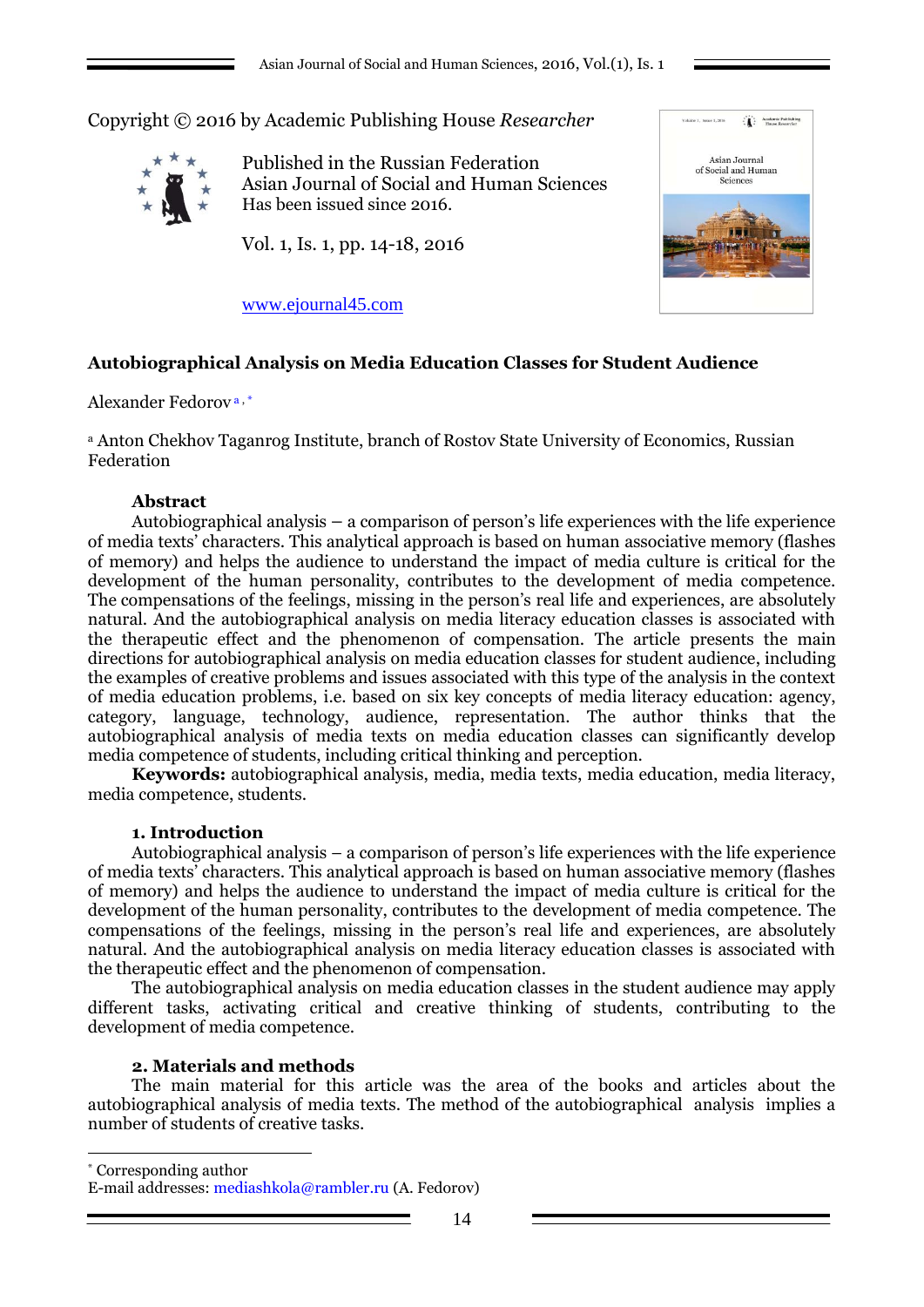## **3. Discussion**

Cycle of literary creative tasks for autobiographical analysis of media texts in the classroom at the student audience (Semali, 2000: 229-231; Berger, 2005: 125, 145, Fedorov, 2004; Fedorov, 2006: 175-228; Potter, 2014; Silverblatte, 2001; 2014) needs a number of students of creative tasks (BFI, 1990; Buckingham, 2003; Berger, 2005:, 125; Fedorov, 2004, Potter, 2014; Silverblatt, 2001; 2014), but the cycle of tasks I significantly updated and revised. These tasks include analysis of the key concepts of media literacy education [*media agencies, media categories, media language, media technologies, media representations, media audiences* etc.].

## **4. Results**

*Media agencies (media agencies):*

- imagine yourself as an employee of the media agency and create a detailed plan for a hypothetical for publication or TV show.

*Media / media text categories:*

- writing a mini-scenario on the subject of how you would behave in different situations in the frame of comedy, drama, detective genre.

*Media technologies:*

- imagine yourself as an employee of the media agency and write the justification of the technology of the future media text.

*Media languages:*

- imagine yourself as one of the media personalities, whose eyes "see" or "hear" this or that event and write a mini-scenario on topics similar events seen / heard with the audiovisual language "subjective view" (angle, size of plan, detail, strength, tone, sound, etc.).

*Media representations:*

- writing the story on behalf of the protagonist or secondary character of media texts, presenting yourself in his place (identification, compassion, co-creation);

- imagine yourself in a role of a well-known media text, but to change certain of its components (genre, song, time, place, action skills; age, nationality character, etc.), write an imaginary monologue of such a character;

- imagine yourself as an inanimate object or animal, appearing in media texts, thus changing the narrative perspective in a paradoxical, fantasy-eccentric side; write an imaginary "inner monologue" of such a character;

- write mini-scenario about funniest, darkest, happy and most unbelievable stories from his life;

- take in consideration the certain features of media text's character and the facts of your life, to come up with new media images of characters, their conversations, emotional and moral conditions;

- write the texts for the magazine, talks about your future life;

- write the text for TV-news associated with any event of your life.

*Media audiences:*

- write the monologues representatives audiences like your type of media insight, but you different age and social status.

*Cycle of the theatrical role-creative tasks for autobiographical analysis of media texts in the classroom at the student audience:*

*Media agencies:*

- role game with a variety of options for your hypothetical action role in media agency.

*Media / media text categories:*

- role game with variety of options to influence the audience of all ages and social status of media texts of different genres.

*Media technologies:*

- preparing of the pantomime about the impact the television, computers, the Internet on your personality.

*Media languages:*

- preparing of the theatrical sketches on the theme of various audiovisual interpretations of your behavior in some real life situations.

*Media representations:*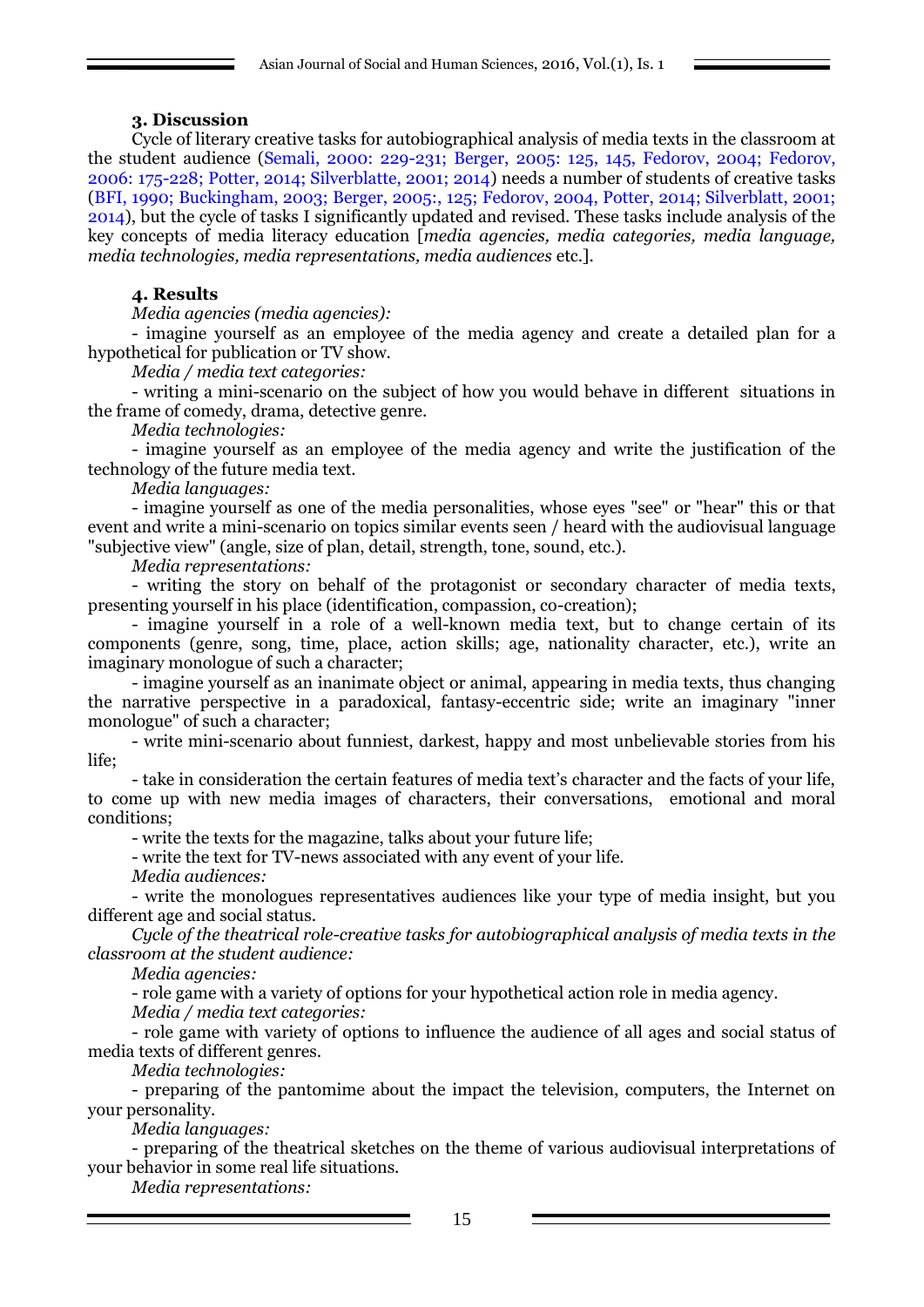- role game: the press conference with "domestic and foreign authors' of media text" ("writers", "directors", "actors", "producers" and others). The "authors" based in their responses to their real life experiences, personal life events;

- role game about the process of "investigation" of the crimes in the media text, some students playing the roles of "negative character".

*Media audiences:*

- role game about the audience dispute, with different types of media insight, age and social status.

*Graphic-cycle simulation creative tasks for autobiographical analysis of media texts in the classroom at the student audience:*

*Media agencies:*

- preparing series of drawings / comics, which revealed a variety of options for your hypothetical action role in media agency.

*Media / media text categories:*

- create a series of drawings in which you portray yourself as a character of media texts of different genres.

*Media technologies:*

- preparing series of drawings about the impact the television, computers and the Internet on your personality.

*Media languages:*

- preparing comics with different visual interpretations of your behavior in some real life situations;

*Media representations:*

- drafting a series of photographs "One day of my life";

- create your own website on the Internet on the topic of your personal life achievements; then discuss the content (advantages, disadvantages) of this site with your friends, relatives, acquaintances.

*Media audiences:*

- create a series of drawings on the theme of emotional reactions representatives audiences with different types of media insight, the same or different from your age and social status.

*Cycle of literary and analytical creative tasks for autobiographical analysis of media texts in the classroom at the student audience* (Semali, 2000: 229-231; Berger, 2005: 125, 145; Fedorov, 2004):

*Media agencies:*

- imagine yourself as an employee of the media agencies and analyze the impact of this investment by a large amount in a risky project (correlating their actions with your life experiences related to responsible financial transactions).

Media / media text categories:

- analysis of some associations (flashbacks) from your life, connected with some media genres.

*Media technologies:*

- imagine yourself as an employee of the media agencies and analyze possible criteria for the selection of technology to create a hypothetical media text.

*Media languages:*

- imagine yourself as one of the media personalities, whose eyes "see" or "hear" this or that event, and analyze them based on their life experiences.

*Media representations:*

- analysis of the behavior of a particular media character based on a comparison of his character and actions with your own.

*Media audiences:*

- analysis of the best / worst subjective (mood, individual physiological data, etc.) conditions for the reception of media text;

- drafting the list of the top five (in your opinion) books / newspapers / magazines / movies / radio / TV programs; Describe your criteria for this assessment.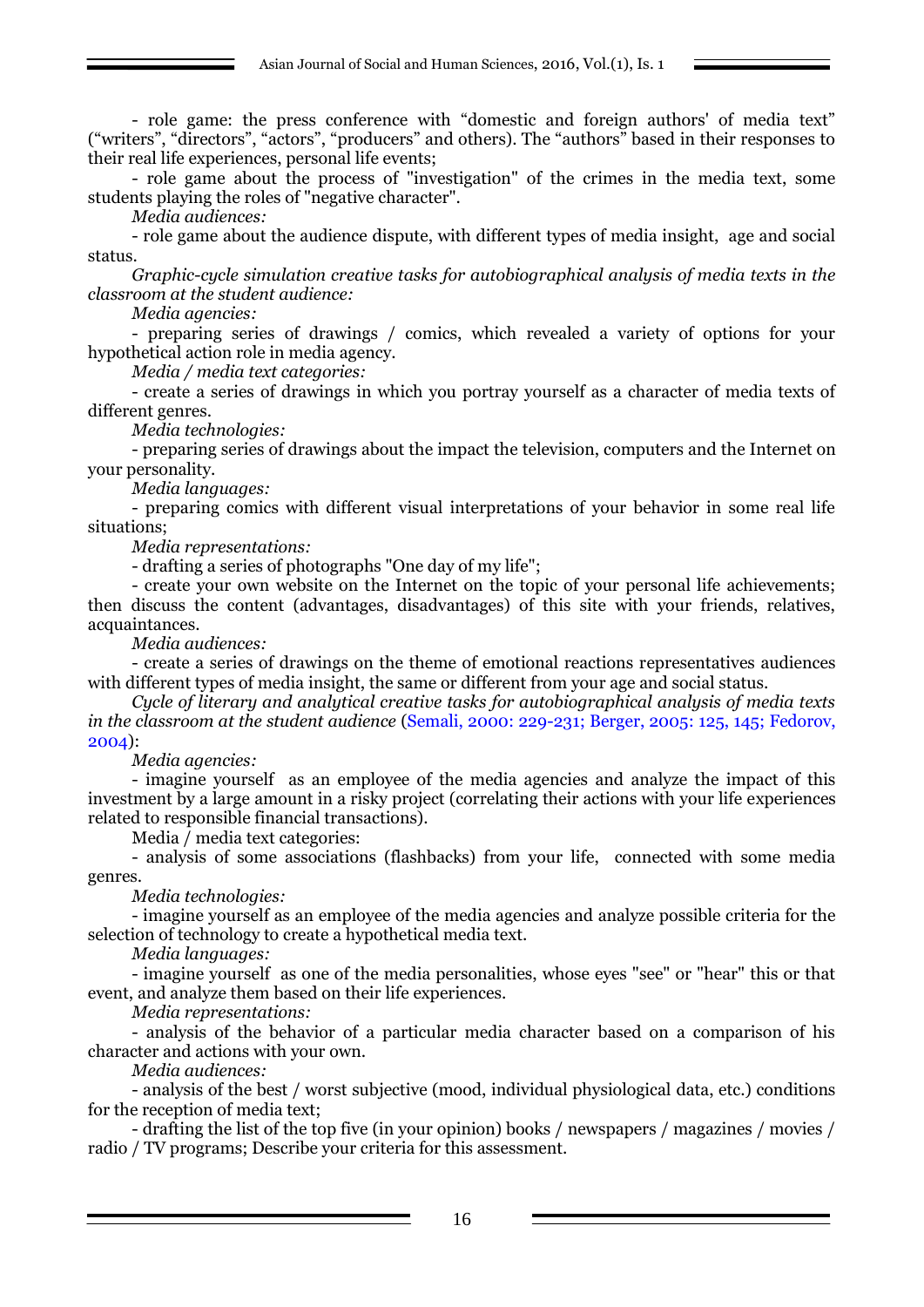*Questions to the autobiographical analysis of media texts in the classroom at the student audience* (Semali, 2000; Berger, 2005; Fedorov, 2004: 43-51; Fedorov, 2006: 175-228; Silverblatt, 2001; 2014):

*Media agencies:*

- What action will you take if you mainly produced in solid media agency, if you feel that you proposed projects threaten the company losses?

*Media / media text categories:*

What types of media texts and genres contribute more identification with media characters? *Media technologies:*

Do you feel some effect of the computer technology, the Internet on you personality? If yes, what?

*Media languages:*

Why certain characters' items (including clothing, etc.) are represented this way? What these things tell us about the media text characters, their lifestyle, their relation to each other?

Can you remember the episodes of media texts, where the events narrated / seen through the eyes of a character?

*Media representations:*

Who is an active element of action in this media text - male or female character? What actions make these characters? Could you make the same actions? Why (not) be able to?

What causes the characters' actions? Does the implications of this relationship to a particular character's behavior? Do you tend to this kind of behavior? Why are?

At what stages and how it reveals the conflicts between the characters in this media text? What would you do in such situations of conflict?

The characters of the media text to express their views on life, ideas? Do you close this kind of ideas and views? Why Are?

What is your opinion about the character N.? Could you do the same as the character N. in this or that situation?

*Media audiences:*

What makes you sympathize with one hero and condemn others?

Can change your sympathy for the characters in the course of the action in the story of a media text? Whether it is connected with the features of your character, temperament, outlook?

What qualities, character traits you would ideally like to find the hero  $\overline{\ell}$  heroine? Why are?

What feelings caused you this media text? If you do not feel, why not? If any media works aroused strong feelings in you, how would you explain it? Did you feel envy, desire, anxiety, fear, disgust, sadness or joy? Why Are?

Can you prepare an interview about the TV program on any day for yourself. Answer the questions about your favorite shows, why you are interested to watch them, and can you to discuss after? What programs you do not like?

If you were offered to make an exhibition / festival of media texts that reflect your individual qualities, which texts would you choose? Why these media texts?

If you are asked to select ten of media texts that could tell about your country, which would you choose? Why these media texts?

You are invited to read a university lecture on media culture in your country. What media texts you could choose to illustrate your presentation? Justify your choice.

Here are a few typical opinions of students who used the method of autobiographical analysis for media texts:

Statistics relentless: young people usually are not interested for art house media texts, deprived of entertainment. Heroes and problems of art house media text are simply uninteresting for many young viewers:

*- I started watching it on TV a psychological film. People locked themselves within the four walls. And they talk, talk... The main heroine of all time suffered because of something. She talked very long about her love experiences. Boring! I did not understood. I switched to another channel ... I am not against love. I recently watched one episode: the beautiful actress, interesting plot, great shot! ... (Alex C.).*

However, the analysis of autobiographical elements can be easily read and the statements of the students focused on the entertainment media texts: